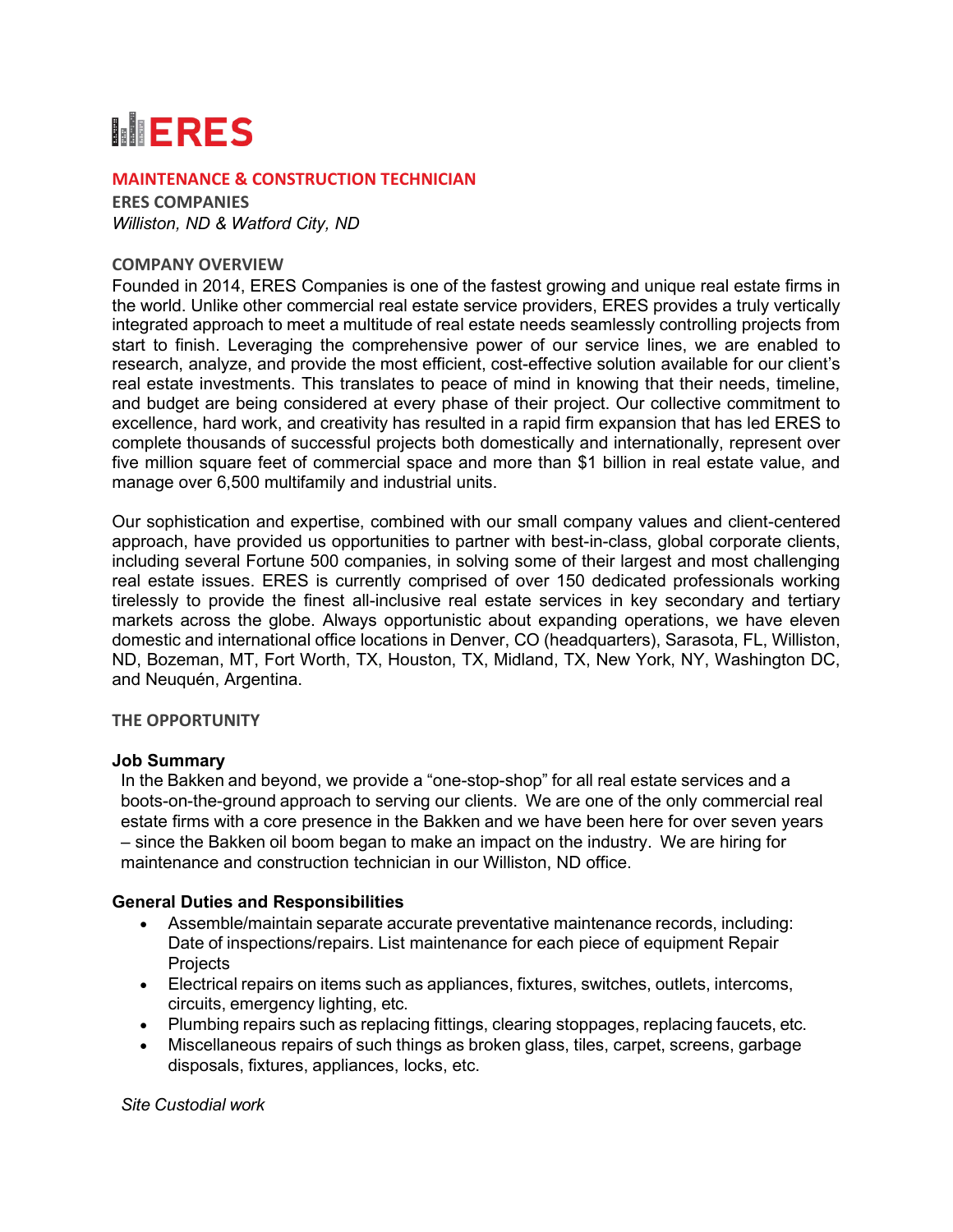• Custodial work for the site's common areas, including sweeping, mopping, buffing, vacuuming, trash removal, window cleaning, etc.

## *Site Grounds work*

• Grounds work as needed, including mowing lawns, raking leaves, snow removal, etc.

## *Apartment Renovations/Turns*

• Complete renovation of vacant units following Related Management Company's guidelines within the shortest time possible and in cooperation with the administrative staff.

## *General Site Administration*

- Monitor unit conditions. Provide feedback concerning any unacceptable conditions in units visited for any reason, including for repairs, extermination, etc.
- Establish and maintain a good working team relationship with the ERES team.
- Proactively identify potential conflicts and endeavor to resolve them quickly but effectively.

## *Construction*

- Construction may include but not be limited to the following services:
	- o Framing, Insulation, Drywall, (Tape, texture and finish)
	- o Roofing
	- o Floor installation
	- o Concrete / flatwork
	- o Tenant improvement buildout

# **Position Requirements: Skills & Experiences**

- Minimum one year of previous experience in property management maintenance, other building maintenance, construction or related trade is preferred.
- Working knowledge of plumbing, electrical, and appliance repair.
- Strong attention to detail and time-management.
- Demonstrated customer service skills including the ability to manage difficult customers and/or situations.
- Professional verbal and written communications.
- Ability to read, write, understand and communicate in English.
- General Computer knowledge and skills for use.
- Ability to work independently.
- Ability to be on-call for responding to after-hour emergencies.
- Ability to work a flexible schedule to include weekends, evenings and holidays.
- **Must have a valid U.S. Driving License and have personal car insurance. You may be required to drive to work site from time to time.**

# **SAFETY**

- Perform all work with forethought as to risk avoidance and within the safety of staff and tenants alike in mind.
- Notify Direct Supervisor of any incidents or situations that may result in an insurance claim on the site.
- Assure compliance with all fire and safety codes and regulations and to make precautionary repairs etc. where risks begin to appear.
- Perform or supervise periodic testing/ inspections of all fire alarms, smoke detectors, fire